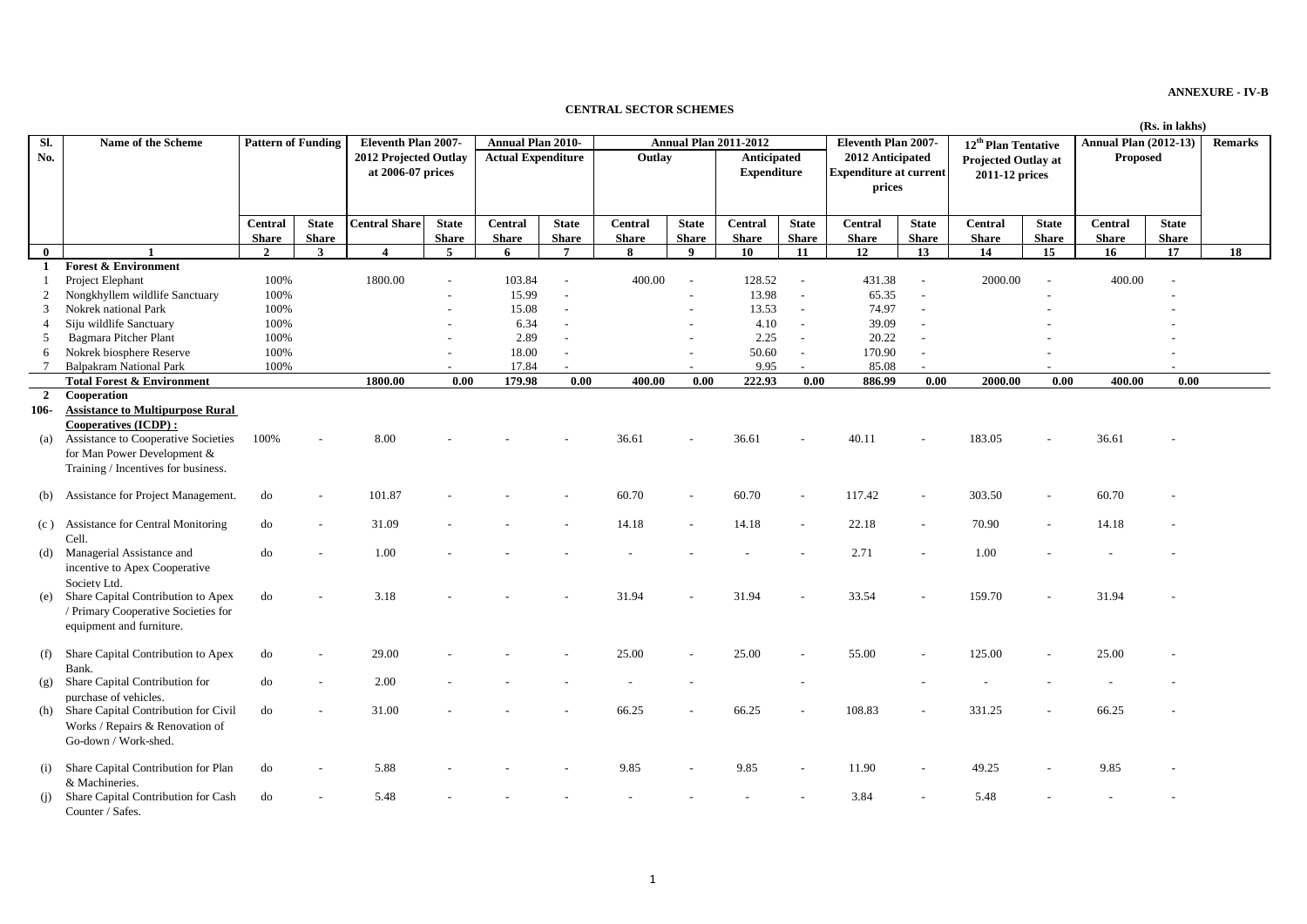| Sl.            | Name of the Scheme                      | <b>Pattern of Funding</b> |                             | Eleventh Plan 2007-   |                | Annual Plan 2010-         |                           |              |              | <b>Annual Plan 2011-2012</b> |              | Eleventh Plan 2007-           |                | 12 <sup>th</sup> Plan Tentative       |                | <b>Annual Plan (2012-13)</b> | <b>Remarks</b> |    |
|----------------|-----------------------------------------|---------------------------|-----------------------------|-----------------------|----------------|---------------------------|---------------------------|--------------|--------------|------------------------------|--------------|-------------------------------|----------------|---------------------------------------|----------------|------------------------------|----------------|----|
| No.            |                                         |                           |                             | 2012 Projected Outlay |                | <b>Actual Expenditure</b> |                           | Outlay       |              | Anticipated                  |              | 2012 Anticipated              |                | Projected Outlay at<br>2011-12 prices |                | Proposed                     |                |    |
|                |                                         |                           |                             | at 2006-07 prices     |                |                           |                           |              |              | <b>Expenditure</b>           |              | <b>Expenditure at current</b> |                |                                       |                |                              |                |    |
|                |                                         |                           |                             |                       |                |                           |                           |              |              |                              |              | prices                        |                |                                       |                |                              |                |    |
|                |                                         |                           |                             |                       |                |                           |                           |              |              |                              |              |                               |                |                                       |                |                              |                |    |
|                |                                         |                           |                             |                       |                |                           |                           |              |              |                              |              |                               |                |                                       |                |                              |                |    |
|                |                                         | Central                   | <b>State</b>                | <b>Central Share</b>  | <b>State</b>   | Central                   | <b>State</b>              | Central      | <b>State</b> | Central                      | <b>State</b> | Central                       | <b>State</b>   | <b>Central</b>                        | <b>State</b>   | Central                      | <b>State</b>   |    |
|                |                                         | <b>Share</b>              | <b>Share</b>                |                       | <b>Share</b>   | <b>Share</b>              | <b>Share</b>              | <b>Share</b> | <b>Share</b> | <b>Share</b>                 | <b>Share</b> | <b>Share</b>                  | <b>Share</b>   | <b>Share</b>                          | <b>Share</b>   | <b>Share</b>                 | <b>Share</b>   |    |
| $\bf{0}$       | $\mathbf{1}$                            | $\overline{2}$            | $\mathbf{3}$                | $\overline{4}$        | $5^{\circ}$    | 6                         | $\overline{7}$            | 8            | 9            | 10                           | 11           | 12                            | 13             | 14                                    | 15             | 16                           | 17             | 18 |
| (k)            | Share Capital Contribution to Apex      | $d\sigma$                 | $\mathcal{L}^{\mathcal{A}}$ | 113.10                | $\overline{a}$ | $\overline{a}$            | $\mathbb{Z}^{\mathbb{Z}}$ | 55.30        | $\mathbb{Z}$ | 55.30                        | $\sim$       | 109.90                        | $\mathbb{Z}^2$ | 276.50                                | $\mathbb{Z}^2$ | 55.30                        | $\sim$         |    |
|                | / Primary Societies as Margin           |                           |                             |                       |                |                           |                           |              |              |                              |              |                               |                |                                       |                |                              |                |    |
|                | Money.                                  |                           |                             |                       |                |                           |                           |              |              |                              |              |                               |                |                                       |                |                              |                |    |
|                | (m) Loan to Apex / Primary Societies    | 100%                      |                             | 7.94                  |                |                           |                           | 9.85         |              | 9.85                         |              | 33.90                         |                | 49.25                                 |                | 9.85                         |                |    |
|                | for Plant and Machinery.                |                           |                             |                       |                |                           |                           |              |              |                              |              |                               |                |                                       |                |                              |                |    |
| (n)            | Loans to Livestock, Fishery,            | do                        |                             | 3.84                  |                |                           |                           | 31.44        |              | 31.44                        |              | 34.79                         |                | 157.20                                |                | 31.44                        |                |    |
|                | Poultry, Dairy & Village base           |                           |                             |                       |                |                           |                           |              |              |                              |              |                               |                |                                       |                |                              |                |    |
|                | Cooperative for purchase of tools &     |                           |                             |                       |                |                           |                           |              |              |                              |              |                               |                |                                       |                |                              |                |    |
|                | implements.                             |                           |                             |                       |                |                           |                           |              |              |                              |              |                               |                |                                       |                |                              |                |    |
| $\overline{O}$ | Loans for purchase of furniture and     | do                        |                             | 2.12                  |                |                           |                           | 0.50         |              | 0.50                         |              | 0.95                          |                | 2.12                                  |                | 0.50                         |                |    |
|                | fixture to Cooperative Societies.       |                           |                             |                       |                |                           |                           |              |              |                              |              |                               |                |                                       |                |                              |                |    |
|                |                                         |                           |                             |                       |                |                           |                           |              |              |                              |              |                               |                |                                       |                |                              |                |    |
| (p)            | Loans for purchase of vehicles.         | do                        |                             | 5.00                  |                |                           |                           | $\sim$       |              |                              |              |                               |                | 5.00                                  |                |                              |                |    |
| (q)            | Loan to Apex / Primary                  | do                        |                             | 30.16                 |                |                           |                           | 66.25        |              | 66.25                        |              | 111.12                        |                | 331.25                                |                | 66.25                        |                |    |
|                | Cooperative Development project         |                           |                             |                       |                |                           |                           |              |              |                              |              |                               |                |                                       |                |                              |                |    |
|                | for civil works                         |                           |                             |                       |                |                           |                           |              |              |                              |              |                               |                |                                       |                |                              |                |    |
|                | (r) Managerial Assistance to (Primary)  | do                        |                             |                       |                |                           |                           |              |              |                              |              |                               |                |                                       |                |                              |                |    |
|                | Cooperative Societies as incentive.     |                           |                             |                       |                |                           |                           |              |              |                              |              |                               |                |                                       |                |                              |                |    |
|                |                                         |                           |                             |                       |                |                           |                           |              |              |                              |              |                               |                |                                       |                |                              |                |    |
|                | <b>TOTAL - 106 :-</b>                   |                           | $\sim$                      | 380.66                | $\sim$         | $\sim$                    |                           | 407.87       | $\sim$       | 407.87                       | $\sim$       | 686.19                        | $\sim$         | 2050.45                               | $\sim$         | 407.87                       | $\sim$         |    |
|                | 108- Assistance to other Cooperative    |                           |                             |                       |                |                           |                           |              |              |                              |              |                               |                |                                       |                |                              |                |    |
|                | <b>Societies:</b>                       |                           |                             |                       |                |                           |                           |              |              |                              |              |                               |                |                                       |                |                              |                |    |
| (a)            | Assistance for construction of Go-      | 30%                       |                             | 15.00                 |                |                           |                           | 1.00         |              | 1.00                         |              | 1.00                          |                | 15.00                                 |                | 1.00                         |                |    |
|                | down to Apex Cooperative                |                           |                             |                       |                |                           |                           |              |              |                              |              |                               |                |                                       |                |                              |                |    |
|                | Marketing Federation / Sub-Area         |                           |                             |                       |                |                           |                           |              |              |                              |              |                               |                |                                       |                |                              |                |    |
|                | Cooperatives.                           |                           |                             |                       |                |                           |                           |              |              |                              |              |                               |                |                                       |                |                              |                |    |
| (b)            | <b>Assistance to Marketing</b>          | do                        |                             | 10.00                 |                |                           |                           | 1.00         |              | 1.00                         |              | 1.00                          |                | 10.00                                 |                | 1.00                         |                |    |
|                | Cooperative Societies / Federation      |                           |                             |                       |                |                           |                           |              |              |                              |              |                               |                |                                       |                |                              |                |    |
|                | for purchase of Trucks.                 |                           |                             |                       |                |                           |                           |              |              |                              |              |                               |                |                                       |                |                              |                |    |
|                |                                         |                           |                             |                       |                |                           |                           |              |              |                              |              |                               |                |                                       |                |                              |                |    |
|                | (c) Assistance to Cooperative Societies | do                        |                             | 15.00                 |                |                           |                           | 0.50         |              | 0.50                         |              | 0.50                          |                | 15.00                                 |                | 0.50                         |                |    |
|                | for setting of fruits processing unit.  |                           |                             |                       |                |                           |                           |              |              |                              |              |                               |                |                                       |                |                              |                |    |
|                |                                         |                           |                             |                       |                |                           |                           |              |              |                              |              |                               |                |                                       |                |                              |                |    |
| (d)            | Subsidy to Apex / Primary               | do                        |                             | 10.00                 |                |                           |                           | 0.50         |              | 0.50                         |              | 0.50                          |                | 10.00                                 |                | 0.50                         |                |    |
|                | Cooperative Societies for setting up    |                           |                             |                       |                |                           |                           |              |              |                              |              |                               |                |                                       |                |                              |                |    |
|                |                                         |                           |                             |                       |                |                           |                           |              |              |                              |              |                               |                |                                       |                |                              |                |    |
|                | of other processing units.              |                           |                             |                       |                |                           |                           |              |              |                              |              |                               |                |                                       |                |                              |                |    |
| (e)            | Assistance to Credit Cooperative        | do                        |                             | 5.00                  |                |                           |                           | 0.50         |              | 0.50                         |              | 0.50                          |                | 5.00                                  |                | 0.50                         |                |    |
|                | Societies for construction of go-       |                           |                             |                       |                |                           |                           |              |              |                              |              |                               |                |                                       |                |                              |                |    |
|                | down.                                   |                           |                             |                       |                |                           |                           |              |              |                              |              |                               |                |                                       |                |                              |                |    |
| (f)            | Subsidy to Cooperative Societies        | do                        |                             | 5.00                  |                |                           |                           |              |              |                              |              |                               |                | 5.00                                  |                |                              |                |    |
|                | for setting up of small and medium      |                           |                             |                       |                |                           |                           |              |              |                              |              |                               |                |                                       |                |                              |                |    |
|                | processing units.                       |                           |                             |                       |                |                           |                           |              |              |                              |              |                               |                |                                       |                |                              |                |    |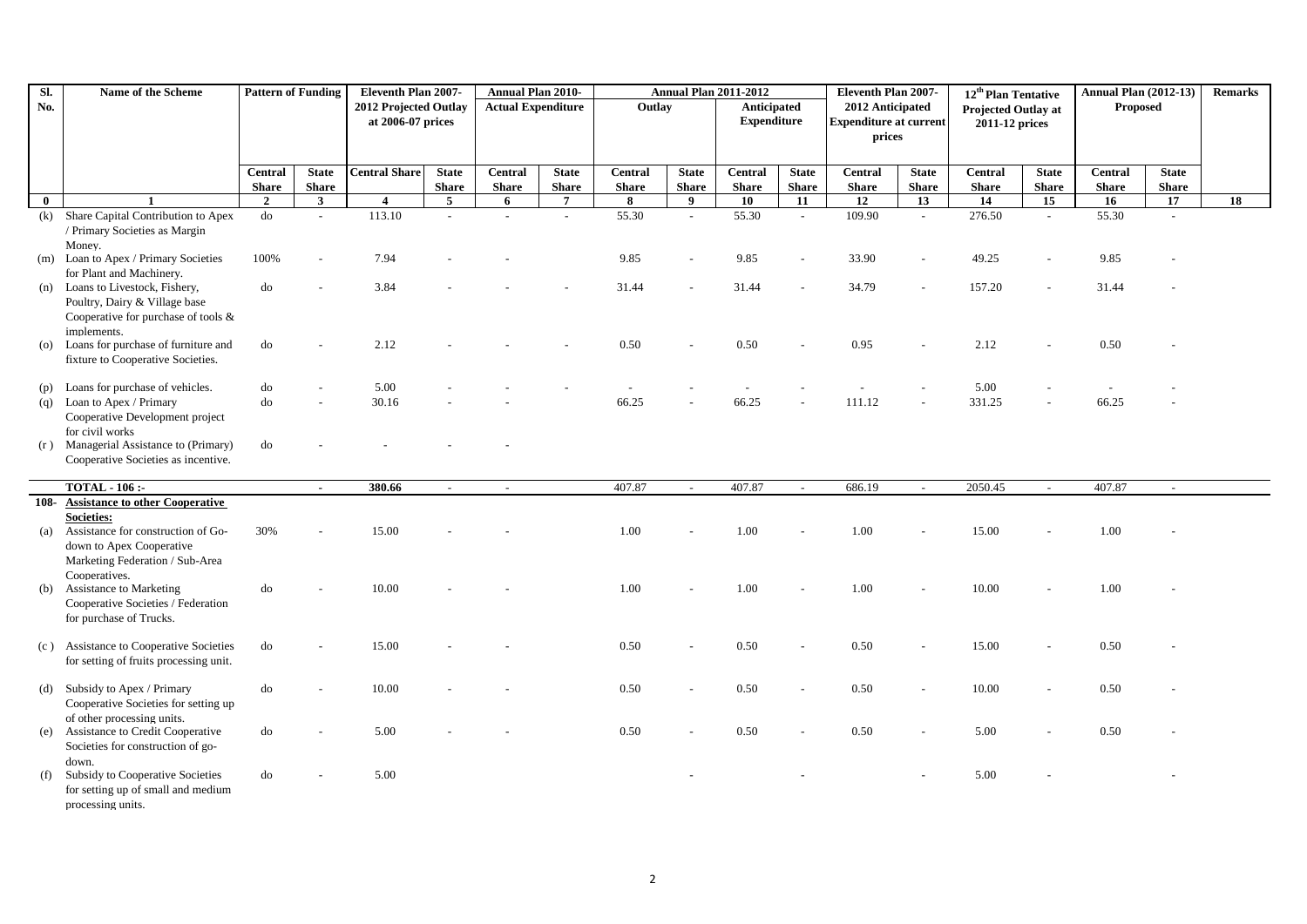| SI.                | Name of the Scheme                                                    | <b>Pattern of Funding</b> |                | Eleventh Plan 2007-   |                | <b>Annual Plan 2010-</b>  |                |              |              | <b>Annual Plan 2011-2012</b> |                          | Eleventh Plan 2007-           |                | 12 <sup>th</sup> Plan Tentative |              | <b>Annual Plan (2012-13)</b> |              | <b>Remarks</b> |
|--------------------|-----------------------------------------------------------------------|---------------------------|----------------|-----------------------|----------------|---------------------------|----------------|--------------|--------------|------------------------------|--------------------------|-------------------------------|----------------|---------------------------------|--------------|------------------------------|--------------|----------------|
| No.                |                                                                       |                           |                | 2012 Projected Outlay |                | <b>Actual Expenditure</b> |                | Outlay       |              | <b>Anticipated</b>           |                          | 2012 Anticipated              |                | <b>Projected Outlay at</b>      |              | <b>Proposed</b>              |              |                |
|                    |                                                                       |                           |                | at 2006-07 prices     |                |                           |                |              |              | <b>Expenditure</b>           |                          | <b>Expenditure at current</b> |                | 2011-12 prices                  |              |                              |              |                |
|                    |                                                                       |                           |                |                       |                |                           |                |              |              |                              |                          | prices                        |                |                                 |              |                              |              |                |
|                    |                                                                       |                           |                |                       |                |                           |                |              |              |                              |                          |                               |                |                                 |              |                              |              |                |
|                    |                                                                       | <b>Central</b>            | <b>State</b>   | <b>Central Share</b>  | <b>State</b>   | <b>Central</b>            | <b>State</b>   | Central      | <b>State</b> | <b>Central</b>               | <b>State</b>             | <b>Central</b>                | <b>State</b>   | <b>Central</b>                  | <b>State</b> | <b>Central</b>               | <b>State</b> |                |
|                    |                                                                       | <b>Share</b>              | <b>Share</b>   |                       | <b>Share</b>   | <b>Share</b>              | <b>Share</b>   | <b>Share</b> | <b>Share</b> | <b>Share</b>                 | <b>Share</b>             | <b>Share</b>                  | <b>Share</b>   | <b>Share</b>                    | <b>Share</b> | <b>Share</b>                 | <b>Share</b> |                |
| $\bf{0}$           | $\mathbf{1}$                                                          | $\overline{2}$            | $\mathbf{3}$   | $\overline{4}$        | 5 <sup>5</sup> | 6                         | $\overline{7}$ | 8            | 9            | 10                           | 11                       | 12                            | 13             | 14                              | 15           | 16                           | 17           | 18             |
| (g)                | Share Capital Contribution for                                        | 100%                      | $\overline{a}$ | 20.00                 |                | $\sim$                    |                | 2.50         |              | 2.50                         | $\mathcal{L}$            | 2.50                          | $\overline{a}$ | 20.00                           | $\sim$       | 2.50                         | $\sim$       |                |
|                    | strengthening their share capital                                     |                           |                |                       |                |                           |                |              |              |                              |                          |                               |                |                                 |              |                              |              |                |
|                    | base for Primary Marketing                                            |                           |                |                       |                |                           |                |              |              |                              |                          |                               |                |                                 |              |                              |              |                |
|                    | Cooperative Societies for                                             |                           |                |                       |                |                           |                |              |              |                              |                          |                               |                |                                 |              |                              |              |                |
|                    | revitalization.                                                       |                           |                |                       |                |                           |                |              |              |                              |                          |                               |                |                                 |              |                              |              |                |
| (h)                | Share Capital Contribution to Apex                                    | 20%                       |                | 5.00                  |                |                           |                |              |              |                              |                          |                               |                | 5.00                            |              |                              |              |                |
|                    | / Primary Societies for setting up of                                 |                           |                |                       |                |                           |                |              |              |                              |                          |                               |                |                                 |              |                              |              |                |
|                    | processing units.                                                     |                           |                |                       |                |                           |                |              |              |                              |                          |                               |                |                                 |              |                              |              |                |
|                    | (i) Share Capital Contribution for                                    | 100%                      |                | 5.00                  |                |                           |                | 0.50         |              | 0.50                         |                          | 0.50                          |                | 5.00                            |              | 0.50                         |              |                |
|                    | repairing / renovation of<br>Cooperative go-down.                     |                           |                |                       |                |                           |                |              |              |                              |                          |                               |                |                                 |              |                              |              |                |
|                    | (j) Loans to Apex / Primary                                           | 75%                       |                | 10.00                 |                |                           |                | 0.50         |              | 0.50                         |                          | 0.50                          |                | 10.00                           |              | 0.50                         |              |                |
|                    | Cooperative Societies for setting of                                  |                           |                |                       |                |                           |                |              |              |                              |                          |                               |                |                                 |              |                              |              |                |
|                    | other processing units.                                               |                           |                |                       |                |                           |                |              |              |                              |                          |                               |                |                                 |              |                              |              |                |
| (k)                | Loans to Credit Cooperative                                           | do                        |                | 20.00                 |                |                           |                | 1.50         |              | 1.50                         |                          | 1.50                          |                | 20.00                           |              | 1.50                         |              |                |
|                    | Societies for construction of go-                                     |                           |                |                       |                |                           |                |              |              |                              |                          |                               |                |                                 |              |                              |              |                |
|                    | down.                                                                 |                           |                |                       |                |                           |                |              |              |                              |                          |                               |                |                                 |              |                              |              |                |
| (1)                | Loans for construction of go-down                                     | do                        |                | 30.00                 |                |                           |                | 1.50         |              | 1.50                         |                          | 1.50                          |                | 30.00                           |              | 1.50                         |              |                |
|                    | to Apex Marketing Federation / Sub-                                   |                           |                |                       |                |                           |                |              |              |                              |                          |                               |                |                                 |              |                              |              |                |
|                    | Area Cooperative Marketing                                            |                           |                |                       |                |                           |                |              |              |                              |                          |                               |                |                                 |              |                              |              |                |
|                    | Societies.                                                            |                           |                |                       |                |                           |                |              |              |                              |                          |                               |                |                                 |              |                              |              |                |
|                    | $(m)$ Loans for repairing / renovation of                             | do                        |                | 5.00                  |                |                           |                | 0.50         |              | 0.50                         |                          | 0.50                          |                | 5.00                            |              | 0.50                         |              |                |
|                    | Cooperative Go-downs.                                                 |                           |                |                       |                |                           |                |              |              |                              |                          |                               |                |                                 |              |                              |              |                |
|                    | (n) Loans to Cooperative Societies for                                | do                        |                | 10.00                 |                |                           |                |              |              |                              |                          |                               |                | 10.00                           |              |                              |              |                |
|                    | setting up of small and medium                                        |                           |                |                       |                |                           |                |              |              |                              |                          |                               |                |                                 |              |                              |              |                |
|                    | sized processing units.                                               |                           |                |                       |                |                           |                |              |              |                              |                          |                               |                |                                 |              |                              |              |                |
| $\left( 0 \right)$ | Share Capital Contribution to                                         | 25%                       |                | 10.00                 |                |                           |                | 0.75         |              | 0.75                         |                          | 0.75                          |                | 10.00                           |              | 0.75                         |              |                |
|                    | Credit Cooperative Societies for                                      |                           |                |                       |                |                           |                |              |              |                              |                          |                               |                |                                 |              |                              |              |                |
|                    | construction of go-down.                                              |                           |                |                       |                |                           |                |              |              |                              |                          |                               |                |                                 |              |                              |              |                |
| (p)                | Assistance to different types of<br>Cooperative Societies out of NCDC | 100%                      |                | 250.00                |                |                           |                | 50.00        |              | 50.00                        |                          | 50.00                         |                | 250.00                          |              | 50.00                        |              |                |
|                    | financial assistance.                                                 |                           |                |                       |                |                           |                |              |              |                              |                          |                               |                |                                 |              |                              |              |                |
| (q)                | Loans to different types of                                           | 100%                      |                | 500.00                |                |                           |                | 100.00       |              | 100.00                       | $\overline{\phantom{a}}$ | 100.00                        |                | 500.00                          |              | 100.00                       |              |                |
|                    | Cooperative Societies out of NCDC                                     |                           |                |                       |                |                           |                |              |              |                              |                          |                               |                |                                 |              |                              |              |                |
|                    | financial assistance.                                                 |                           |                |                       |                |                           |                |              |              |                              |                          |                               |                |                                 |              |                              |              |                |
|                    | <b>TOTAL - 108:-</b>                                                  |                           | $\sim$         | 925.00                | $\sim$         |                           | $\sim$         | 161.25       | $\sim$       | 161.25                       | $\overline{\phantom{a}}$ | 161.25                        | $\sim$         | 925.00                          | $\sim$       | 161.25                       |              |                |
|                    | 800- Other Expenditure:                                               |                           |                |                       |                |                           |                |              |              |                              |                          |                               |                |                                 |              |                              |              |                |
| (a)                | Assistance for construction of Work-                                  | 20%                       |                | 10.00                 |                |                           |                |              |              |                              |                          |                               |                | 10.00                           |              |                              |              |                |
|                    | shed by Apex / Primary Weaker                                         |                           |                |                       |                |                           |                |              |              |                              |                          |                               |                |                                 |              |                              |              |                |
|                    | Cooperative Societies.                                                |                           |                |                       |                |                           |                |              |              |                              |                          |                               |                |                                 |              |                              |              |                |
| (b)                | Construction of Showroom Central                                      | do                        |                | 5.00                  |                |                           |                |              |              |                              |                          |                               |                | 5.00                            |              |                              |              |                |
|                    | Go-down etc., by Apex Weaker<br>Society.                              |                           |                |                       |                |                           |                |              |              |                              |                          |                               |                |                                 |              |                              |              |                |
|                    |                                                                       |                           |                |                       |                |                           |                |              |              |                              |                          |                               |                |                                 |              |                              |              |                |